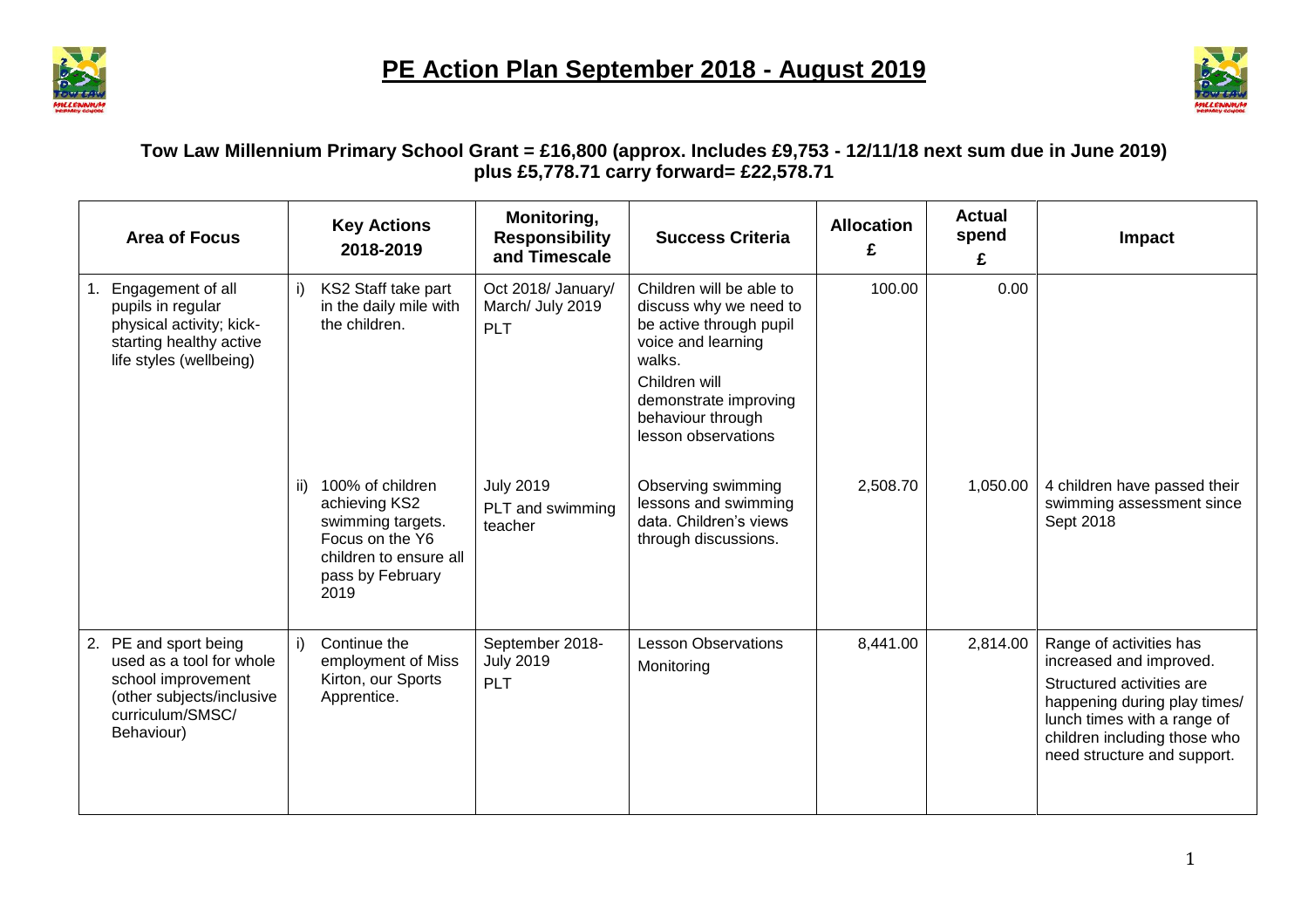



| <b>Area of Focus</b>                                                                                                               | <b>Key Actions</b><br>2018-2019                                                                                                                                              | Monitoring,<br><b>Responsibility</b><br>and Timescale | <b>Success Criteria</b>                                            | <b>Allocation</b><br>£ | <b>Actual</b><br>spend<br>£ | Impact                                                                                                                                                                                    |
|------------------------------------------------------------------------------------------------------------------------------------|------------------------------------------------------------------------------------------------------------------------------------------------------------------------------|-------------------------------------------------------|--------------------------------------------------------------------|------------------------|-----------------------------|-------------------------------------------------------------------------------------------------------------------------------------------------------------------------------------------|
|                                                                                                                                    | Continue to develop<br>ii)<br>the Young Leaders'<br>work. We have 8<br>play leaders ready to<br>start focused<br>activities under the<br>guidance of Miss<br>Kirton and PLT. | September 2018 -<br><b>July 2019</b>                  |                                                                    | 500.00                 | 196.00                      | We had to close entries to<br>the dance and gym clubs due<br>to them being full.<br>The equipment bought has<br>supported the increased<br>range of activities we are<br>able to provide. |
| 3. To increase the<br>confidence, knowledge<br>and skills of all staff in<br>teaching PE and sport<br>(working in<br>partnerships) | i)<br>Staff will engage in<br>the assessment<br>process using the<br>new progression<br>sheets organised by<br>the PLT.                                                      | Ongoing from<br>September 2018                        | Lesson observations<br>and monitoring planning<br>and assessments. | 1,500.00               | 0.00                        |                                                                                                                                                                                           |
|                                                                                                                                    | PE Co-ordinator<br>ii)<br>work to embed the<br>new assessment<br>process and focus<br>on progression<br>across the school.                                                   | October 2018 to<br><b>July 2019</b>                   | Lesson observations                                                | 1,200.00               | 1,200.00                    | Children are experiencing a<br>variety of activities. The<br>coverage is assessed<br>through monitoring of<br>planning,                                                                   |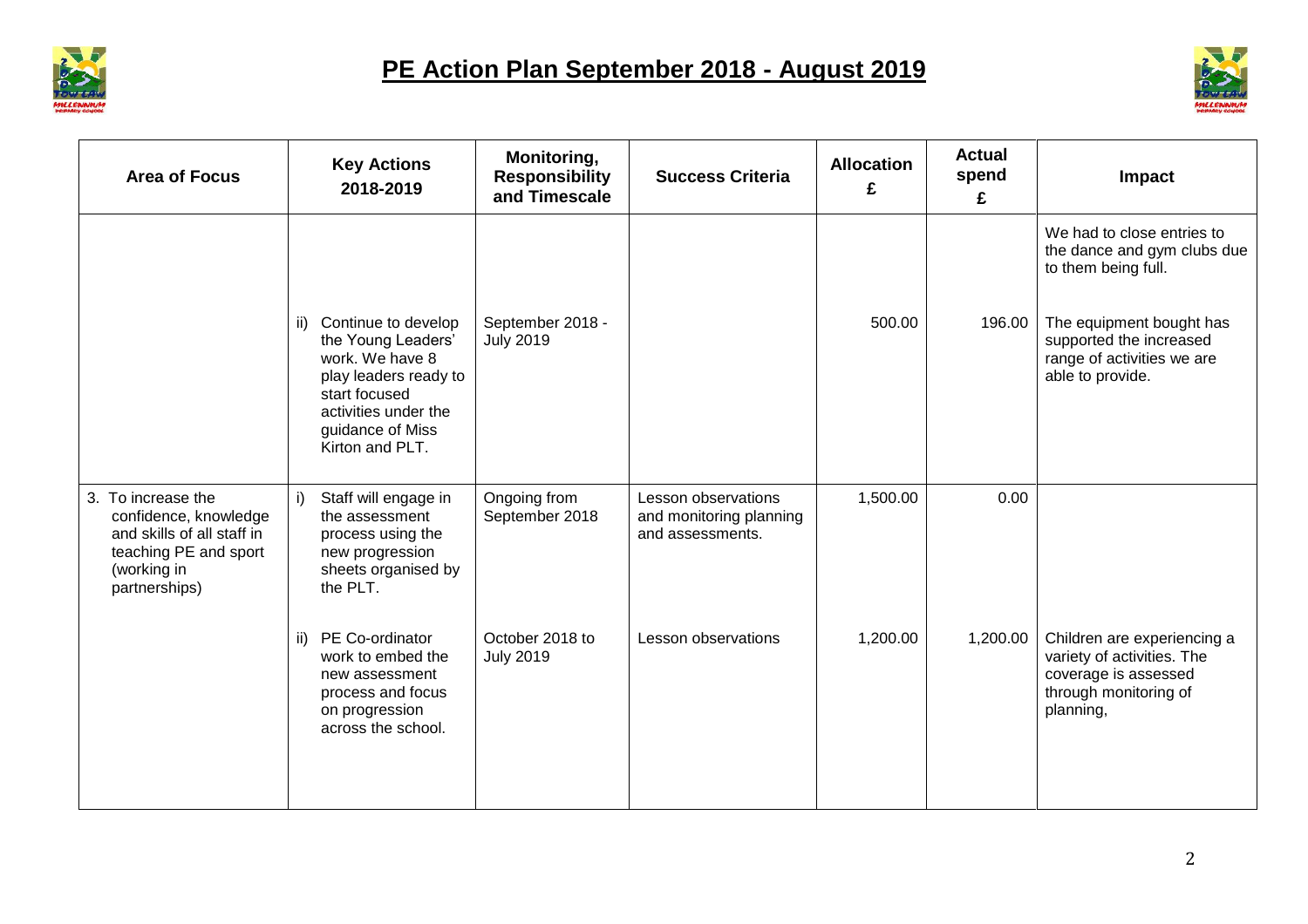



| <b>Area of Focus</b>                                                                                                                                 | <b>Key Actions</b><br>2018-2019                                                                                                                                                          | Monitoring,<br><b>Responsibility</b><br>and Timescale | <b>Success Criteria</b>                                                                                                                                                                                                                                                                                                                                                                | <b>Allocation</b><br>£ | <b>Actual</b><br>spend<br>£ | Impact                                        |
|------------------------------------------------------------------------------------------------------------------------------------------------------|------------------------------------------------------------------------------------------------------------------------------------------------------------------------------------------|-------------------------------------------------------|----------------------------------------------------------------------------------------------------------------------------------------------------------------------------------------------------------------------------------------------------------------------------------------------------------------------------------------------------------------------------------------|------------------------|-----------------------------|-----------------------------------------------|
| 4. Broader experiences of<br>a range of sports and<br>activities offered to all<br>pupils (partners/<br>curriculum PE/extra<br>curriculum provision) | Children will be<br>i)<br>offered a wide range<br>of clubs throughout<br>the year. Clubs will<br>also be offered on a<br>lunchtime to support<br>those who can't<br>attend after school. | September 2018<br>onwards                             | Discussions with<br>children - suggestions<br>box / Buddies / School<br>Council and their<br>feedback and gathering<br>of information from<br>classes. Observations.<br>Numbers of children<br>attending clubs will<br>increase as well as<br>numbers of clubs/<br>activities being offered.<br>Clubs will be adequately<br>resourced.<br>Observations of children<br>and discussions. | 2,500.00               | 70.50                       | 6 sessions support Autumn<br>term.            |
|                                                                                                                                                      | Upper KS2 children<br>ii)<br>will get the<br>opportunity to work<br>in local secondary<br>schools.                                                                                       | From Autumn Term<br>2018                              | Give the children a<br>wider range of team<br>building activities and<br>OAA.                                                                                                                                                                                                                                                                                                          | 300.00                 | 0.00                        |                                               |
|                                                                                                                                                      | iii) Provide OAA<br>opportunities to the<br>Year 5/6 children at<br>Robinwood                                                                                                            | October 2018                                          |                                                                                                                                                                                                                                                                                                                                                                                        | 500.00                 | 246.27                      | Children benefited from<br>support from a TA. |